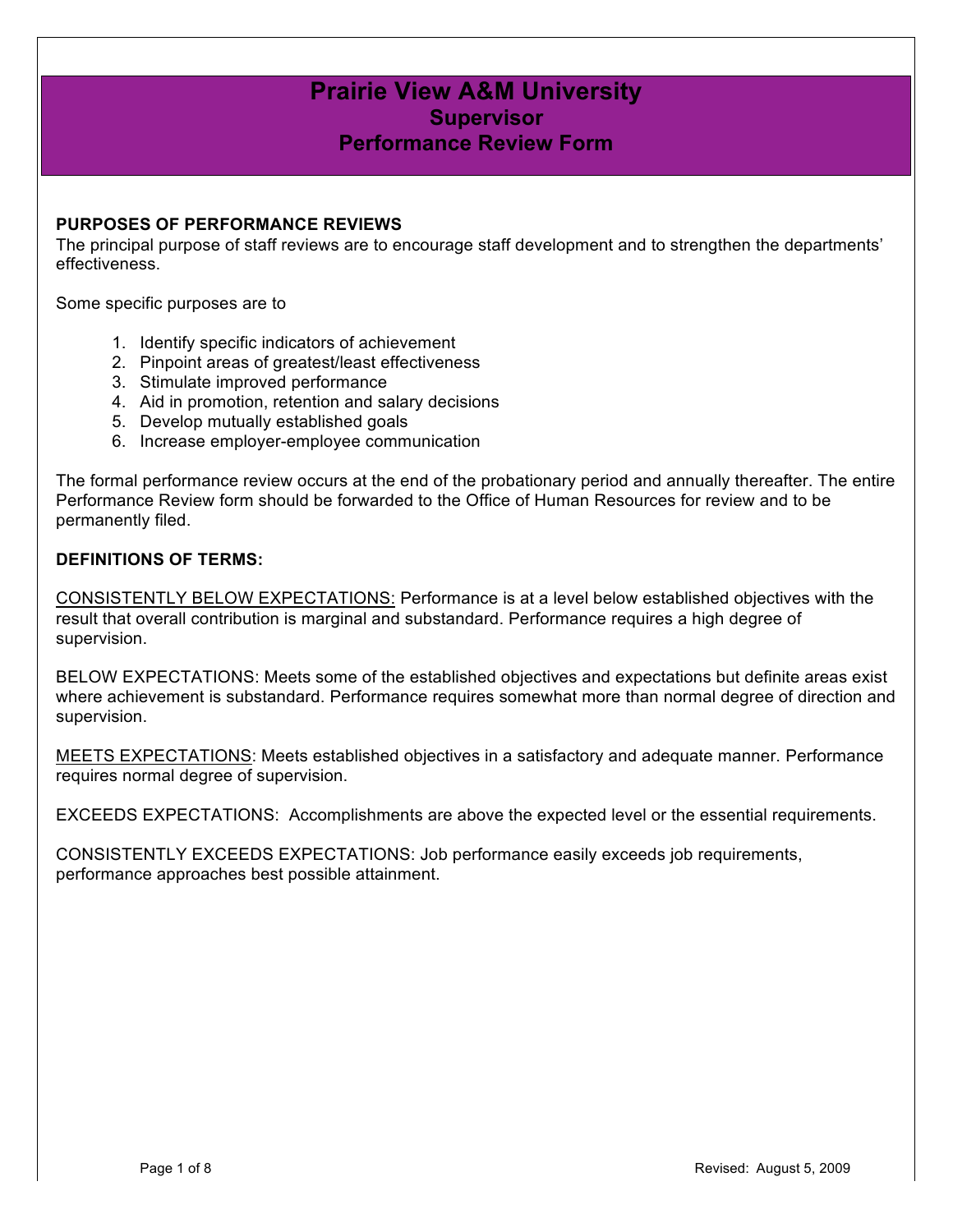#### **INSTRUCTIONS FOR PART 1, 2 AND 3**

To complete the PERFORMANCE REVIEW FORM:

- 1. Refer to the **Weight Key** and **Rating Key** and score the employee under the level of achievement which most accurately describes the employee's performance on each factor.
- 2. Enter a weight for each item to be evaluated. Vice Presidents are responsible for reviewing the Performance Factors and determining weights for their departments. These determined weights will be used by Supervisors and Department Heads.
- 3. Enter a score for the employee based on the Rating Key.
- 4. Click in the **Adjusted Rate** field and **press F9**.
- 5. When all items are complete in the section, click in the **Total** fields and **press F9**.
- 6. At the end, select "employee" or "supervisor" and **click in the total box for "Weight" and "Adjusted Rate" and press F9.**
- 7. Use the Final Score Box at the end to determine the employee's final score and use this to determine the score in the back that closely describes the employee's total performance.

#### **SETTING GOALS**

The Goal sheet is attached to the end of the review. This sheet has been provided for you and your employee to set new goals for the up and coming year. It is required that the goals are then reviewed and agreed upon as achievable goals for review at the end of the year. In this section, these goals are usually suggested by the employee as goals they would like to achieve pertaining to their positions and areas of expertise.

This is a great tool for you and your employee to express ideas concerning their job and department.

#### **FURTHER INSTRUCTIONS AND INFORMATION**

- 1. All PERFORMANCE FACTORS, clarifying comments and specific examples are required to support your rating choices. The rating of 3 which is the "Meets Expectations" rating does not require a clarifying comment. "Meets Expectations" encompasses the required job duties of the employee, therefore does not require comments.
- 2. As part of the performance evaluation process, supervisors are required to meet with the employee and discuss each of the performance factors listed in the evaluation.
- 3. Supervisors are required to annually update the Position Description Audit Questionnaire (PDAQ) (formerly known as PDQ) for each of their employees by accessing PV PAWS.
- 4. Individuals who have a Final Performance Evaluation Score exhibiting a level of "Meets Expectations" or below are not eligible for merit increases.

#### **For further clarification or information please contact: Office of Human Resources 936.261.1730 hrteam@pvamu.edu**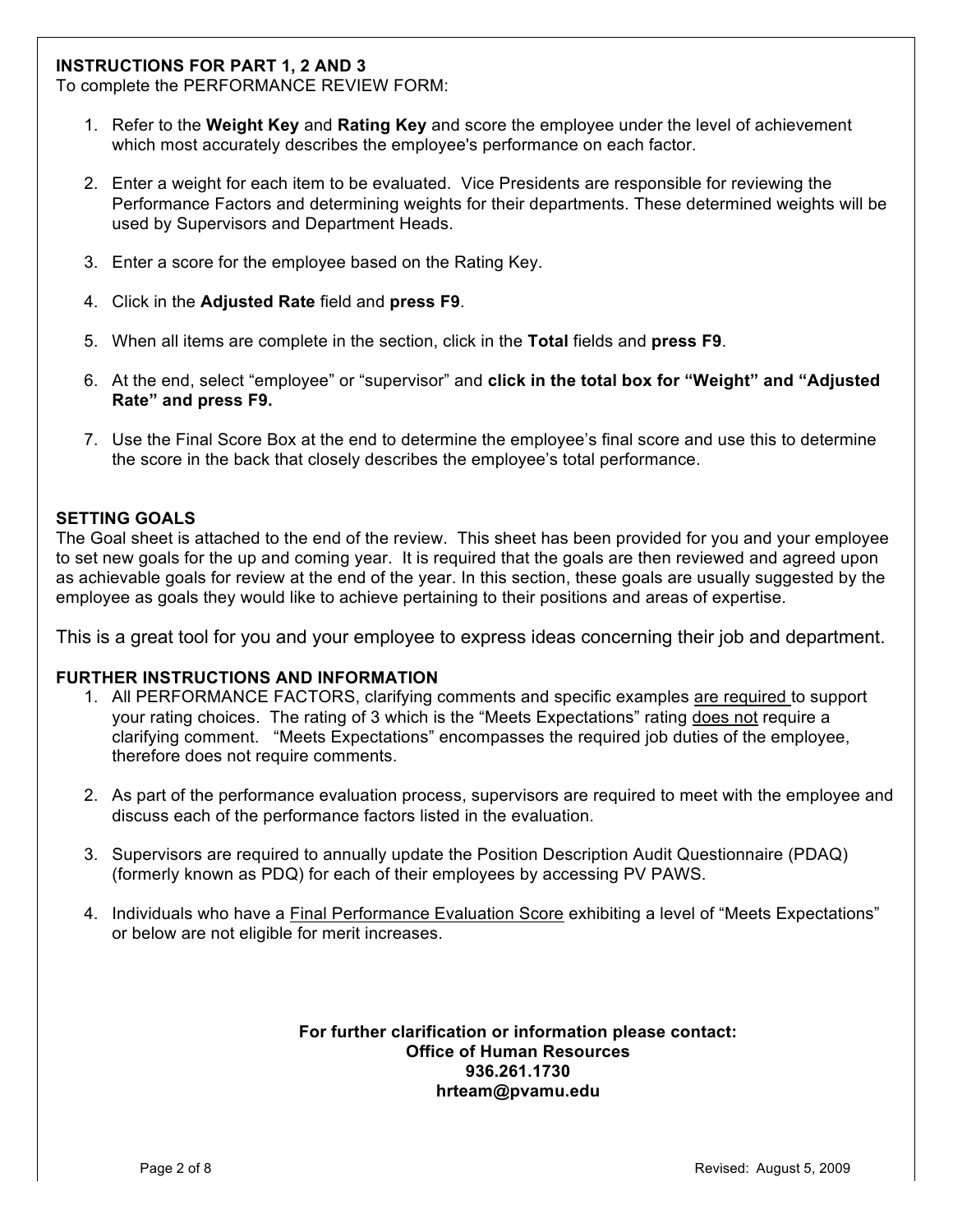| <b>Employee's Name:</b>                                                                                                  | UIN:                                                                                                                                                                                                                     | $\Box$ Annual    |  |
|--------------------------------------------------------------------------------------------------------------------------|--------------------------------------------------------------------------------------------------------------------------------------------------------------------------------------------------------------------------|------------------|--|
| First:<br>Last:                                                                                                          |                                                                                                                                                                                                                          | $\Box$ Six Month |  |
| <b>Position Title:</b><br>Date of Review:                                                                                |                                                                                                                                                                                                                          |                  |  |
| Department:                                                                                                              | <b>Period of Review:</b><br>From:                                                                                                                                                                                        | To:              |  |
| <b>WEIGHT KEY</b><br>All weights are determined by the Vice President that oversees<br>1.<br>the respective departments. | <b>RATING KEY</b><br><b>Consistently Below Expectations</b><br><b>Below Expectations</b><br>2.<br>3.<br><b>Meets Expectations</b><br><b>Exceeds Expectations</b><br>4.<br>5.<br><b>Consistently Exceeds Expectations</b> |                  |  |

|    | <b>PART 1 PERFORMANCE FACTORS</b>                                                                                                                                                                                                                                                                                                                                                                                                                           | Weight   | Rating         | <b>Adjusted</b><br>Rating |
|----|-------------------------------------------------------------------------------------------------------------------------------------------------------------------------------------------------------------------------------------------------------------------------------------------------------------------------------------------------------------------------------------------------------------------------------------------------------------|----------|----------------|---------------------------|
| 1. | <b>QUALITY OF WORK:</b> How accurate, neat and complete is the individual's work?<br>Consider the degree to which the work meets acceptable standards.<br>Examples or reasons for giving this rating are:                                                                                                                                                                                                                                                   | $\Omega$ | $\mathbf{0}$   | 0.00                      |
|    | 2. PRODUCTIVITY: Does individual produce an acceptable amount of work? Consider<br>how person effectively uses available working time, plans and prioritizes work, sets and<br>accomplishes goals and completes assignments on schedule.<br>Examples or reasons for giving this rating are:                                                                                                                                                                 | 0        | $\mathbf{0}$   | 0.00                      |
| 3. | <b>KNOWLEDGE OF JOB:</b> Is the individual familiar with duties and requirements of<br>position as well as methods, practices, and equipment to do the job? Consider knowledge<br>gained through experience, education and specialized training. Consider if person<br>maintains current knowledge about changes in policy and procedure, keep abreast of<br>new developments and major issues in field.<br>Examples or reasons for giving this rating are: | $\Omega$ | $\overline{0}$ | 0.00                      |
|    | 4. ADAPTABILITY: How does individual adjust to changes? Consider ability to learn<br>quickly, to adapt to changes in job assignments, methods, personnel, or surroundings.<br>Examples or reasons for giving this rating are:                                                                                                                                                                                                                               | $\Omega$ | 0              | 0.00                      |
| 5. | <b>DEPENDABILITY:</b> How reliable is individual in performing work assignments and<br>carrying out instructions? Consider degree of supervision required and willingness to take<br>on responsibilities and to be accountable for them.<br>Examples or reasons for giving this rating are:                                                                                                                                                                 | $\Omega$ | $\Omega$       | 0.00                      |
| 6. | <b>INITIATIVE AND RESOURCEFULNESS:</b> Does individual see things to be done and then<br>take action? Consider ability to contribute, develop and/or carry out new ideas or<br>methods. Consider ability to be self-starter, to offer suggestions, to anticipate needs and<br>to seek additional tasks as time permits.<br>Examples or reasons for giving this rating are:                                                                                  | 0        | 0              | 0.00                      |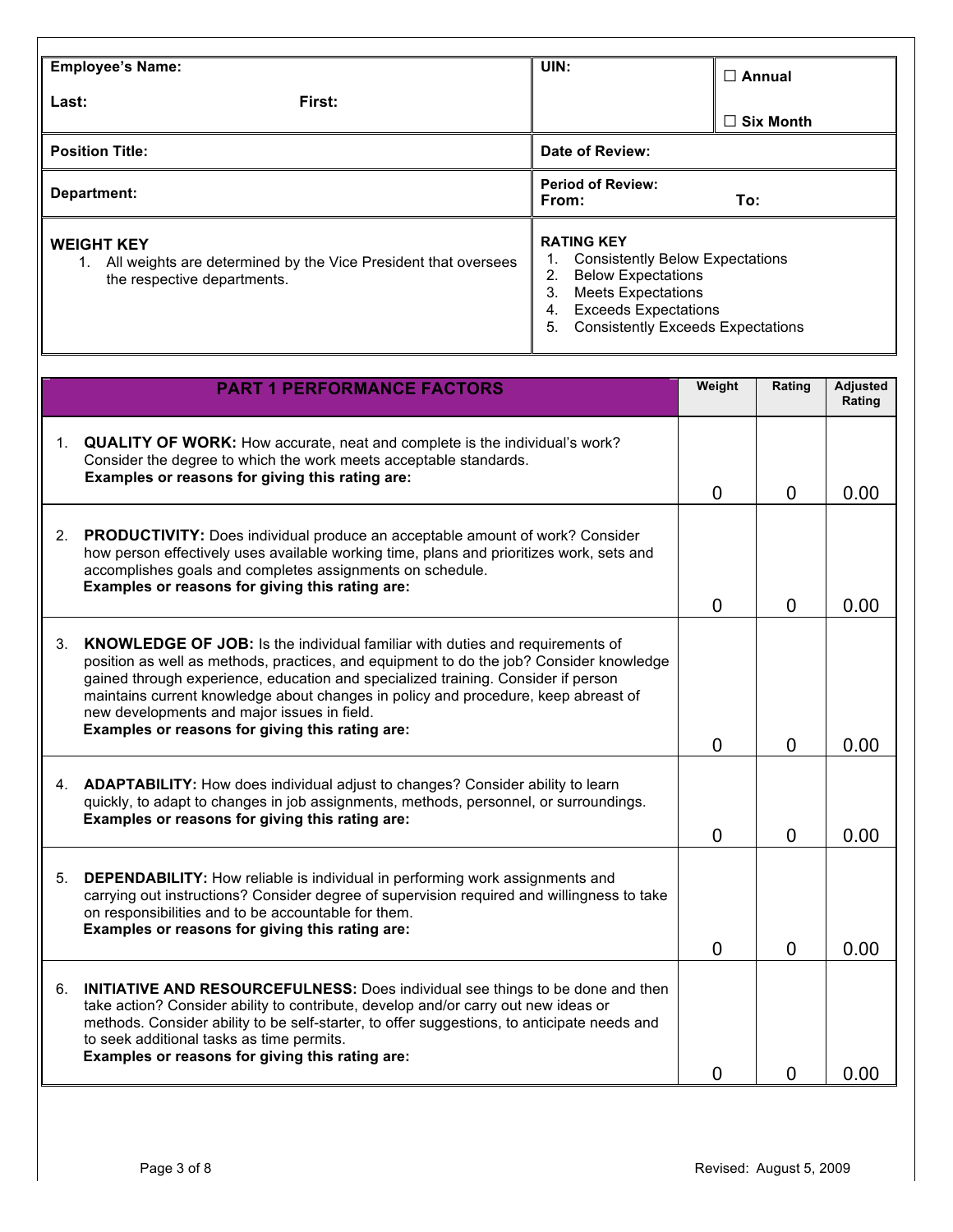| JUDGMENT: Does individual exercise ability to decide correct or choose best course of<br>7.<br>action when some decision must be made? Consider ability to evaluate facts and make<br>sound decisions, and use or reasoning to identify, solve and prevent problems. Work in a<br>safe manner, preventing accidents, injuries and theft.<br>Examples or reasons for giving this rating are:                                                                  | $\Omega$       | $\Omega$       | 0.00 |
|--------------------------------------------------------------------------------------------------------------------------------------------------------------------------------------------------------------------------------------------------------------------------------------------------------------------------------------------------------------------------------------------------------------------------------------------------------------|----------------|----------------|------|
| <b>RELATIONSHIPS WITH PEOPLE:</b> Does individual work effectively with others<br>8.<br>(supervisors, peers, subordinates)? Consider respect and courtesy shown to others, how<br>attitude affects the work area, willingness to accept supervision, and attitude exhibited<br>toward the University as well as own job. Are apparel, manners and sociability<br>appropriate to the job responsibilities?<br>Examples or reasons for giving this rating are: | $\mathbf{0}$   | $\mathbf{0}$   | 0.00 |
| <b>ATTENDANCE AND PUNCTUALITY:</b> How faithful is the individual in reporting to work<br>9.<br>and staying on the job? Consider arrival times, observance of time limits for breaks and<br>lunches. Consider patterns of sick leave, prior approval for vacation and prompt notice of<br>absence due to illness.                                                                                                                                            |                |                |      |
| Examples or reasons for giving this rating are:                                                                                                                                                                                                                                                                                                                                                                                                              | $\Omega$       | $\Omega$       | 0.00 |
| <b>Performance Factors Total (Total weight must add up to 34)</b>                                                                                                                                                                                                                                                                                                                                                                                            | 0%             | 0.0            | 0.00 |
| <b>PART 2 COMPETENCY FACTORS FROM EMPLOYEES PDAQ</b>                                                                                                                                                                                                                                                                                                                                                                                                         |                |                |      |
| Fill descriptions of 10 to 15, using a maximum of 6 entries, and as relevant for the person assessed.                                                                                                                                                                                                                                                                                                                                                        |                |                |      |
| 10. Fill as necessary                                                                                                                                                                                                                                                                                                                                                                                                                                        | $\Omega$       | $\mathbf{0}$   | 0.00 |
| 11. Fill as necessary                                                                                                                                                                                                                                                                                                                                                                                                                                        | 0              | $\overline{0}$ | 0.00 |
| 12. Fill as necessary                                                                                                                                                                                                                                                                                                                                                                                                                                        |                |                |      |
|                                                                                                                                                                                                                                                                                                                                                                                                                                                              | 0              | U              | 0.00 |
| 13. Fill as necessary                                                                                                                                                                                                                                                                                                                                                                                                                                        |                |                |      |
|                                                                                                                                                                                                                                                                                                                                                                                                                                                              | $\overline{0}$ | $\mathbf 0$    | 0.00 |
| 14. Fill as necessary                                                                                                                                                                                                                                                                                                                                                                                                                                        |                |                |      |
|                                                                                                                                                                                                                                                                                                                                                                                                                                                              | $\overline{0}$ | $\mathbf 0$    | 0.00 |
| 15. Fill as necessary                                                                                                                                                                                                                                                                                                                                                                                                                                        | 0              | $\mathbf 0$    | 0.00 |
| Competencies Total (Total weight must add up to 33)                                                                                                                                                                                                                                                                                                                                                                                                          |                |                |      |
|                                                                                                                                                                                                                                                                                                                                                                                                                                                              | 0%             | 0.0            | 0.0  |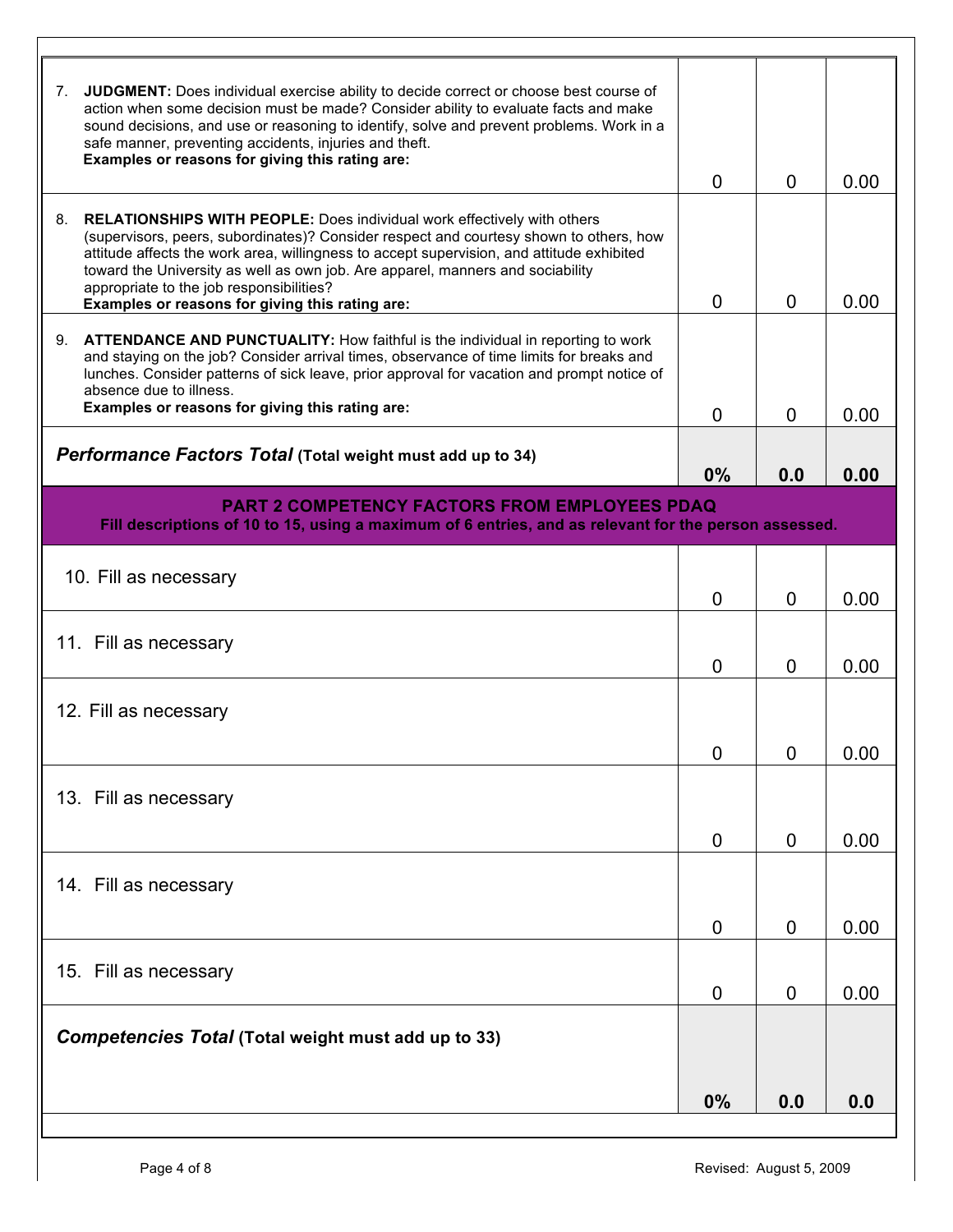| <b>PART 3 ADMINISTRATORS, DEPARTMENT HEADS AND SUPERVISORY PERSONNEL</b><br>(Complete this section in addition to the performance factors)                                                                                                                                                                                                                                                                                                                                                                                                    |                |                |      |
|-----------------------------------------------------------------------------------------------------------------------------------------------------------------------------------------------------------------------------------------------------------------------------------------------------------------------------------------------------------------------------------------------------------------------------------------------------------------------------------------------------------------------------------------------|----------------|----------------|------|
| 16. LEADERSHIP ABILITY: Is administrator, department head or supervisor able to get<br>employees, and co-workers to do willingly and well the duties to be accomplished?<br>Consider ability to get the work done with a high degree of morale and satisfaction on the<br>part of those doing the work; the ability to function consistently and effectively in an<br>objective and rational manner regardless of pressures.<br>Examples or reasons for giving this rating are:                                                               |                |                |      |
|                                                                                                                                                                                                                                                                                                                                                                                                                                                                                                                                               | $\mathbf 0$    | $\overline{0}$ | 0.00 |
| 17. APPRAISAL AND DEVELOPMENT OF PEOPLE: Does administrator, department head<br>or supervisor demonstrate ability to select, train and effectively develop subordinates by<br>recognizing their abilities and improving their weaknesses? Consider ability to exhibit<br>fairness and impartiality with employees in assigning job duties and objectively evaluate<br>work performance.<br>Examples or reasons for giving this rating are:                                                                                                    | $\overline{0}$ | $\overline{0}$ | 0.00 |
| 18. PLANNING AND ORGANIZATION: How effective is the administrator, department head<br>or supervisor in setting effective goals for the department and for the individual employee,<br>planning ahead and establishing priorities? Consider ability to make the most effective<br>use of time, facilities, material, equipment, employee's skills and other resources.<br>Examines ability to prepare and administer budget effectively.<br>Examples or reasons for giving this rating are:                                                    |                |                |      |
|                                                                                                                                                                                                                                                                                                                                                                                                                                                                                                                                               | $\mathbf 0$    | $\overline{0}$ | 0.00 |
| 19. COMMUNICATION SKILLS: To what extent does administrator, department head or<br>supervisor demonstrate ability to communicate effectively in both oral and written<br>expression with employees and his/her supervisor? Are issues confronted and resolved<br>constructively? Consider ability to help employees with their work problems, ability to<br>keep employees informed of decisions and plans for the office as well as policies and<br>procedures of the University.                                                            |                |                |      |
| Examples or reasons for giving this rating are:                                                                                                                                                                                                                                                                                                                                                                                                                                                                                               | $\overline{0}$ | $\overline{0}$ | 0.00 |
| 20. INTERNAL CONTROL: Does administrator; department head or supervisor have an<br>internal control program? If yes, how effective is the program? Consider how reliable the<br>finance information is when received from the administrator, department head or<br>supervisor. Does the individual safeguard assets? How effective and efficient is the<br>operation? Does the administrator, department head or supervisor comply with the laws,<br>regulations, policies and procedures?<br>Examples or reasons for giving this rating are: |                |                |      |
|                                                                                                                                                                                                                                                                                                                                                                                                                                                                                                                                               | $\mathbf 0$    | 0              | 0.00 |
| Supervisory Total (Total weight must add up to 33)                                                                                                                                                                                                                                                                                                                                                                                                                                                                                            |                |                |      |
|                                                                                                                                                                                                                                                                                                                                                                                                                                                                                                                                               | 0%             | 0.0            | 0.0  |
| <b>For Supervisors:</b>                                                                                                                                                                                                                                                                                                                                                                                                                                                                                                                       |                |                |      |
| Add the total for the <b>Performance Factors Score</b> , the <b>Competency Factors Score</b> , and<br>the <b>Supervisory Factors Score</b> . This is your <b>Supervisory Evaluation Score.</b>                                                                                                                                                                                                                                                                                                                                                | 0%             | 0.0            | 0.00 |
|                                                                                                                                                                                                                                                                                                                                                                                                                                                                                                                                               |                |                |      |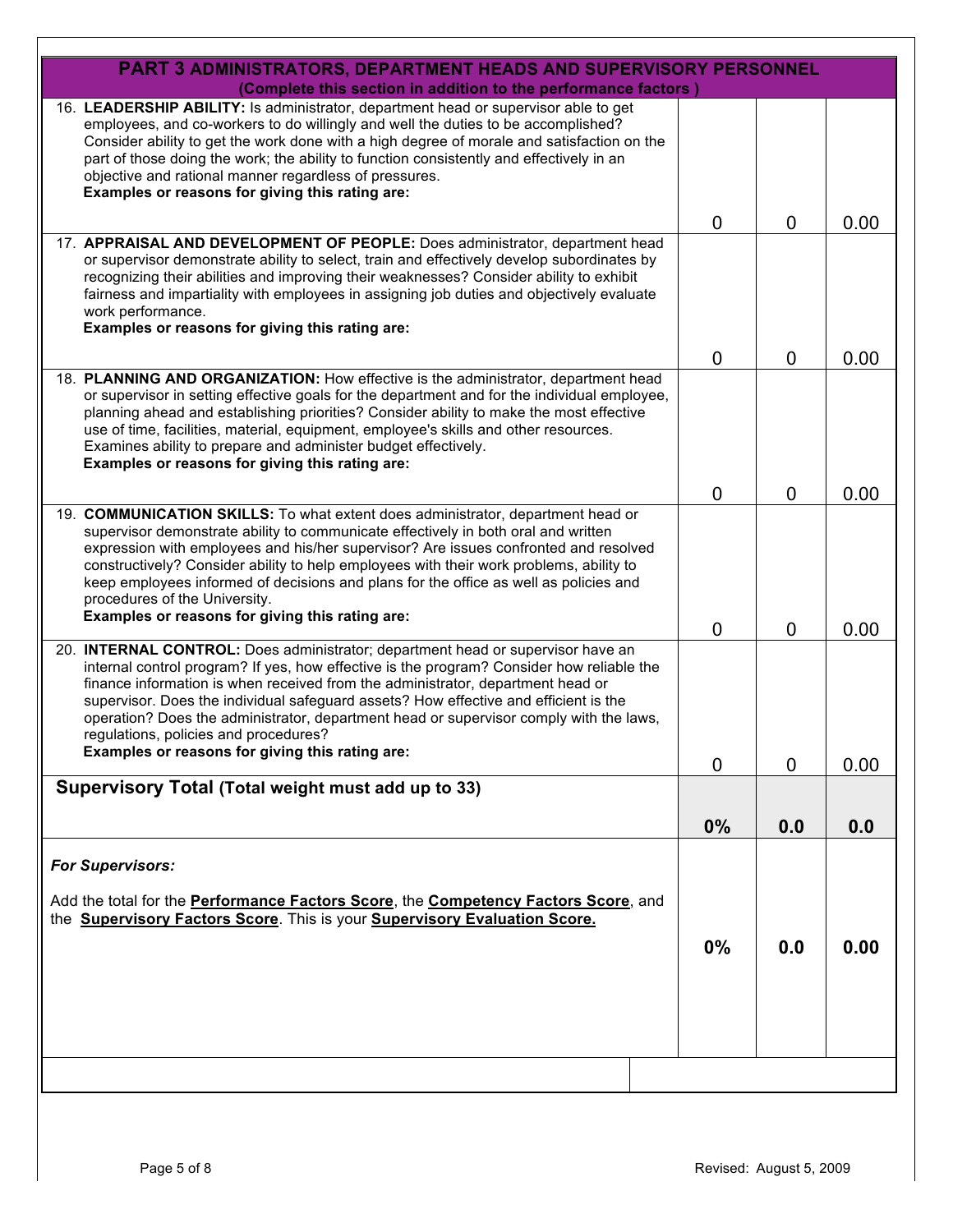|     | employee's total performance | Use the conversion table to find adjusted score and mark this rating in the<br>appropriate box. This is your <b>Performance Evaluation Score.</b> This is the score<br>that corresponds to the rating in the back that most nearly describes the |  |
|-----|------------------------------|--------------------------------------------------------------------------------------------------------------------------------------------------------------------------------------------------------------------------------------------------|--|
| $=$ | 1 to 1.49                    | <b>Consistently Below Expectations</b>                                                                                                                                                                                                           |  |
| $=$ | 1.5 to 2.49                  | <b>Below Expectation</b>                                                                                                                                                                                                                         |  |
| $=$ | 2.5 to 3.49                  | <b>Meets Expectations</b>                                                                                                                                                                                                                        |  |
| $=$ | 3.5 to 4.49                  | <b>Exceeded Job Expectations</b>                                                                                                                                                                                                                 |  |
|     | 4.5 to 5                     | <b>Consistently Exceeded Job Expectations</b>                                                                                                                                                                                                    |  |

You may be entitled to know what information Prairie View A&M University collects concerning you. You may review and have Prairie View A&M University correct this information according to procedures set forth in A&M System Policy 61.01.02. The law is found in sections 552.021, 552.023, and 559.004 of the Texas Government Code.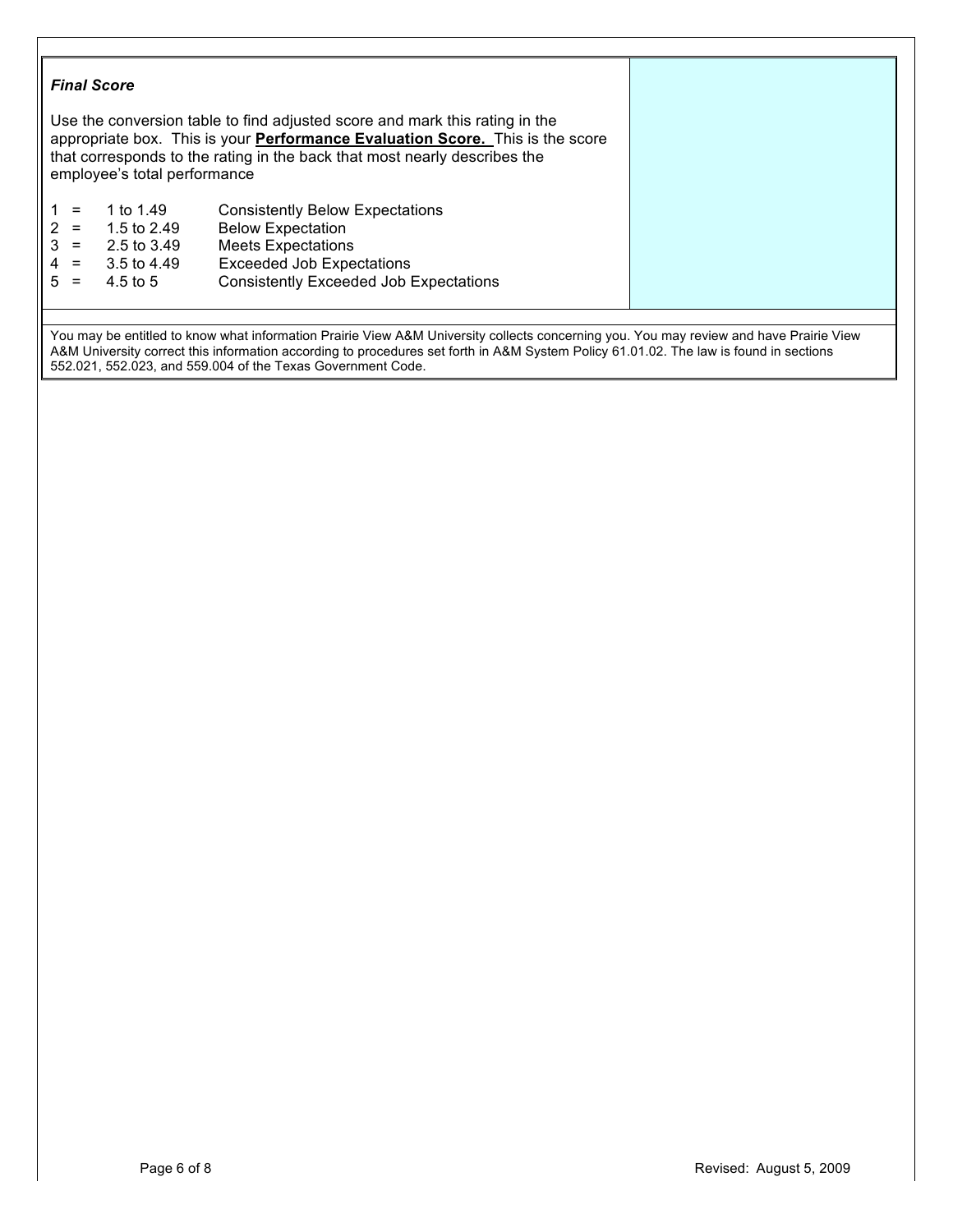# Page 7 of 8 Revised: August 5, 2009

## **SUMMARY REVIEW SHEET** Review the ratings assigned to the Performance Factors on the previous pages. Check the category below which most clearly describes the employee's total performance. Consistently Below Expectations Below Expectations Meets Expectations Exceeds Expectations Consistently Exceeds Expectations **JOB SKILLS BEING PERFORMED WELL: IMPROVEMENT PLANS:** What can the employee do to improve his/her performance on the job? Please use attached addendum to this form to list the employee's professional goals. What can the supervisor do to support the employee's performance improvement? **EMPLOYEE COMMENTS:** If the employee wishes to do so, any comments concerning the Performance Improvement Plan or the evaluation (for example, agreement or disagreement) may be indicated in the space provided below. I have reviewed this document and discussed the contents with my supervisor. My signature means that I have been advised of my performance status and does not necessarily imply that I agree with this evaluation. I have reviewed my updated PDAQ with my supervisor.  $\mathcal{L}_\text{max}$  , and the contribution of the contribution of the contribution of the contribution of the contribution of the contribution of the contribution of the contribution of the contribution of the contribution of t **Employee's Signature Date SUPERVISOR'S COMMENTS:** (Record here only those additional significant items brought up during the discussion with the employee which is not recorded elsewhere in this document.) **SUPERVISOR'S CERTIFICATION:** I have completed the Annual or Six-month performance evaluation on this employee. I certify that the online Position Description Audit Questionnaire that describes the responsibilities and duties of this employee's position is current in PV PAWS.  $\_$  ,  $\_$  ,  $\_$  ,  $\_$  ,  $\_$  ,  $\_$  ,  $\_$  ,  $\_$  ,  $\_$  ,  $\_$  ,  $\_$  ,  $\_$  ,  $\_$  ,  $\_$  ,  $\_$  ,  $\_$  ,  $\_$  ,  $\_$  ,  $\_$  ,  $\_$  ,  $\_$  ,  $\_$  ,  $\_$  ,  $\_$  ,  $\_$  ,  $\_$  ,  $\_$  ,  $\_$  ,  $\_$  ,  $\_$  ,  $\_$  ,  $\_$  ,  $\_$  ,  $\_$  ,  $\_$  ,  $\_$  ,  $\_$  , **Supervisor's Signature Date**

\_\_\_\_\_\_\_\_\_\_\_\_\_\_\_\_\_\_\_\_\_\_\_\_\_\_\_\_\_\_\_\_\_\_\_\_\_\_\_\_\_\_\_\_\_\_\_\_\_\_\_\_ \_\_\_\_\_\_\_\_\_\_\_\_\_\_\_\_\_\_\_\_\_\_\_\_\_\_ **Reviewer's Signature Date**

**The original Performance Review is to be forwarded to the Office of Human Resources upon completion.** HR Acknowledgement

HR Approval

 **Human Resources Representative Date (for content and completion)**

 $\overline{\phantom{a}}$  , and the contribution of the contribution of the contribution of the contribution of the contribution of the contribution of the contribution of the contribution of the contribution of the contribution of the